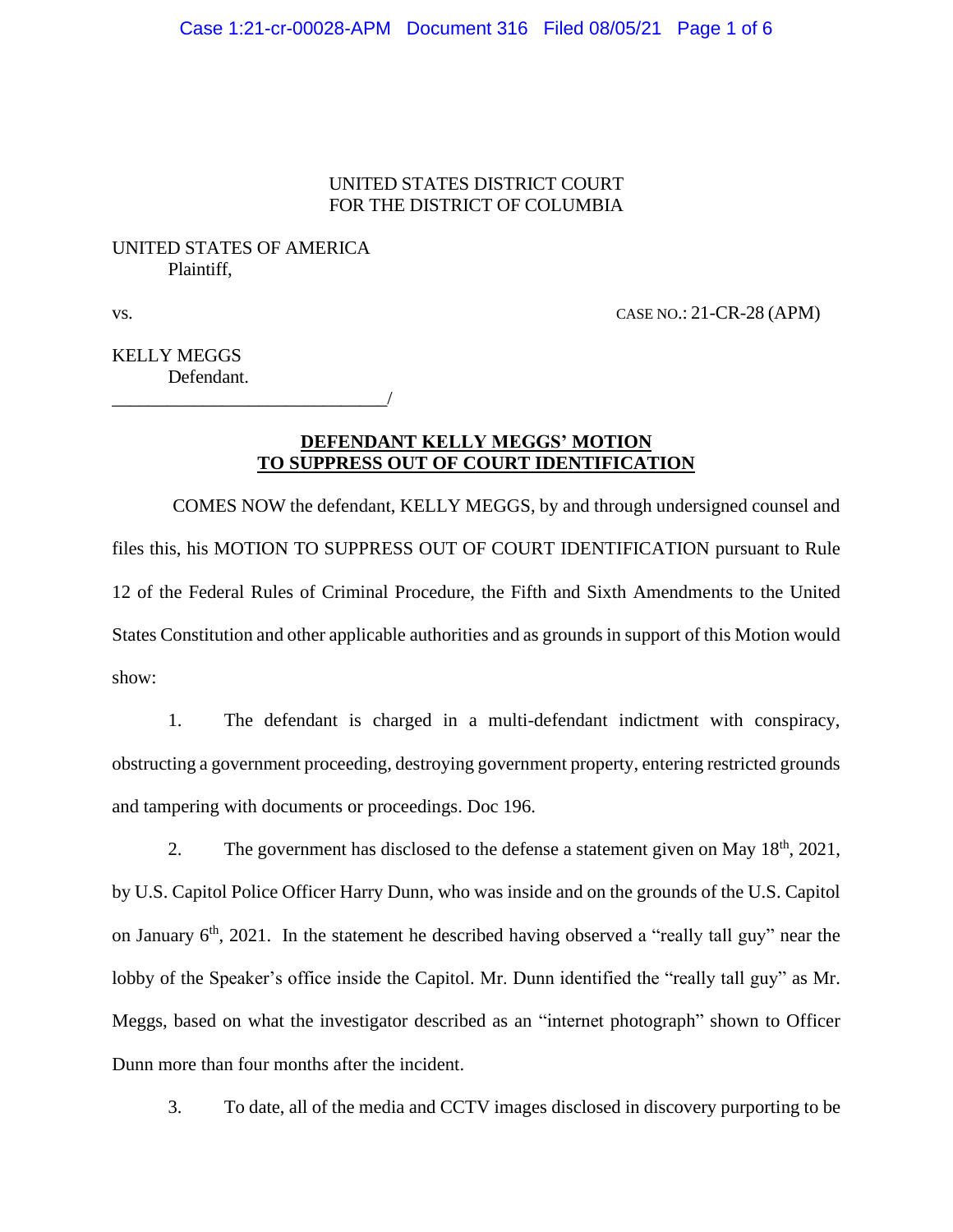### Case 1:21-cr-00028-APM Document 316 Filed 08/05/21 Page 2 of 6

of Mr. Meggs in the Capitol building show that he was at all times wearing a "gaiter" style face mask and helmet which obstructed virtually his entire face.

4. Upon inquiry, the government disclosed to the undersigned the "internet photograph" shown to Officer Dunn which was, in fact, the booking photo taken in the Marion County, Florida jail after Mr. Meggs' arrest. This photograph is simply a headshot with no height reference. There were no photographs of other individuals shown to Officer Dunn. The photograph is attached hereto as Exhibit "A."

5. The government further disclosed that it intends to use Officer Dunn as a witness in the trial of this matter and elicit from him identification testimony as to Mr. Meggs.

5. The fact that a single photograph was displayed to the government witness and the technique used by law enforcement personnel in exhibiting the photograph explicitly denied the defendant due process of law in violation of the United States Constitution.

6. Moreover, the pretrial showing to the witness of the single photograph of Mr. Meggs was so "impermissively suggestive as to give rise to a very substantial likelihood of irreparable misidentification." *See Simmons v. United States*, 390 U.S. 377 (1968); *United States v. Marson,* 408 F.2d 644 (4th Cir. 1968). As a result, any attempted in-court identification should be suppressed as unreliable and tainted by the pretrial identification. For these reasons, and for such other and further reasons as may become apparent at a hearing on this motion or after any additional discovery is furnished in connection with the photographic "array," the pretrial identification and any attempted in-court identification by Officer Dunn should be suppressed.

10. The undersigned has consulted with Assistant United States Attorney Jeffrey Nestler who notes the government's objection to the relief requested herein.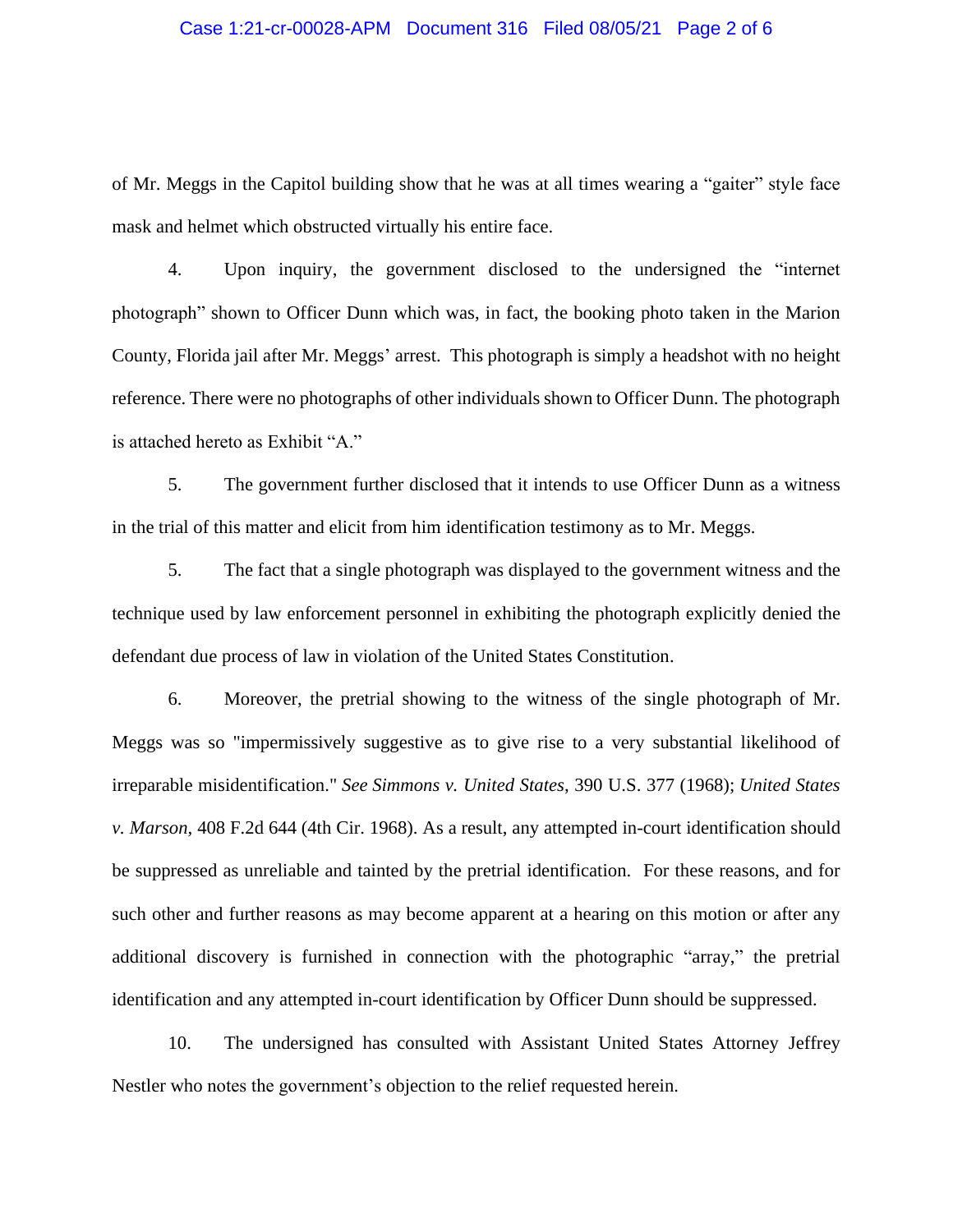WHEREFORE the defendant, KELLY MEGGS, respectfully requests this Honorable Court grant this motion and enter its Order suppressing any identification evidence and testimony by Office Dunn; and (b) an order precluding testimony regarding witness confidence with respect to any identification evidence that the Court may deem admissible at trial.

#### **MEMORANDUM OF LAW**

The test to be applied in determining whether an identification procedure is impermissibly suggestive is whether it is "so unnecessarily suggestive and conducive to irreparable mistaken identification as to violate the accused's due process rights." *United States v. Foster*, 394 U.S. at 442 & n.2. "[I]n some cases the procedures leading to an eyewitness identification may be so defective as to make the identification inadmissible as a matter of law." *Id*.

In deciding whether to exclude identification evidence, courts must examine the totality of the circumstances. *Neil v. Biggers*, 409 U.S. 188 (U.S. 1972); *United States v. Bagley*, 772 F.2d 482 (9th Cir. 1985), *cert. denied*, 475 U.S. 1023 (1986). In *Manson v. Brathwaite*, 432 U.S. 98 (1977), the Court set forth the standards for a motion to suppress due to suggestive pretrial identifications. The Court held that "reliability is the linchpin" in determining the admissibility of identification testimony and applied the "totality of the circumstances" standard. Relevant factors to be considered are: (1) the opportunity of the witness to view the criminal at the time of the offense; (2) the witness' degree of attention; (3) the accuracy of any prior description by the witness; (4) the level of certainty demonstrated by the confrontation; and (5) the time between the occurrence of the crime and the confrontation. *Manson*, 432 U.S. at 104; *Biggers*, 409 U.S. at 199- 200; *United States v. Field*, 625 F.2d 862 (9th Cir. 1980).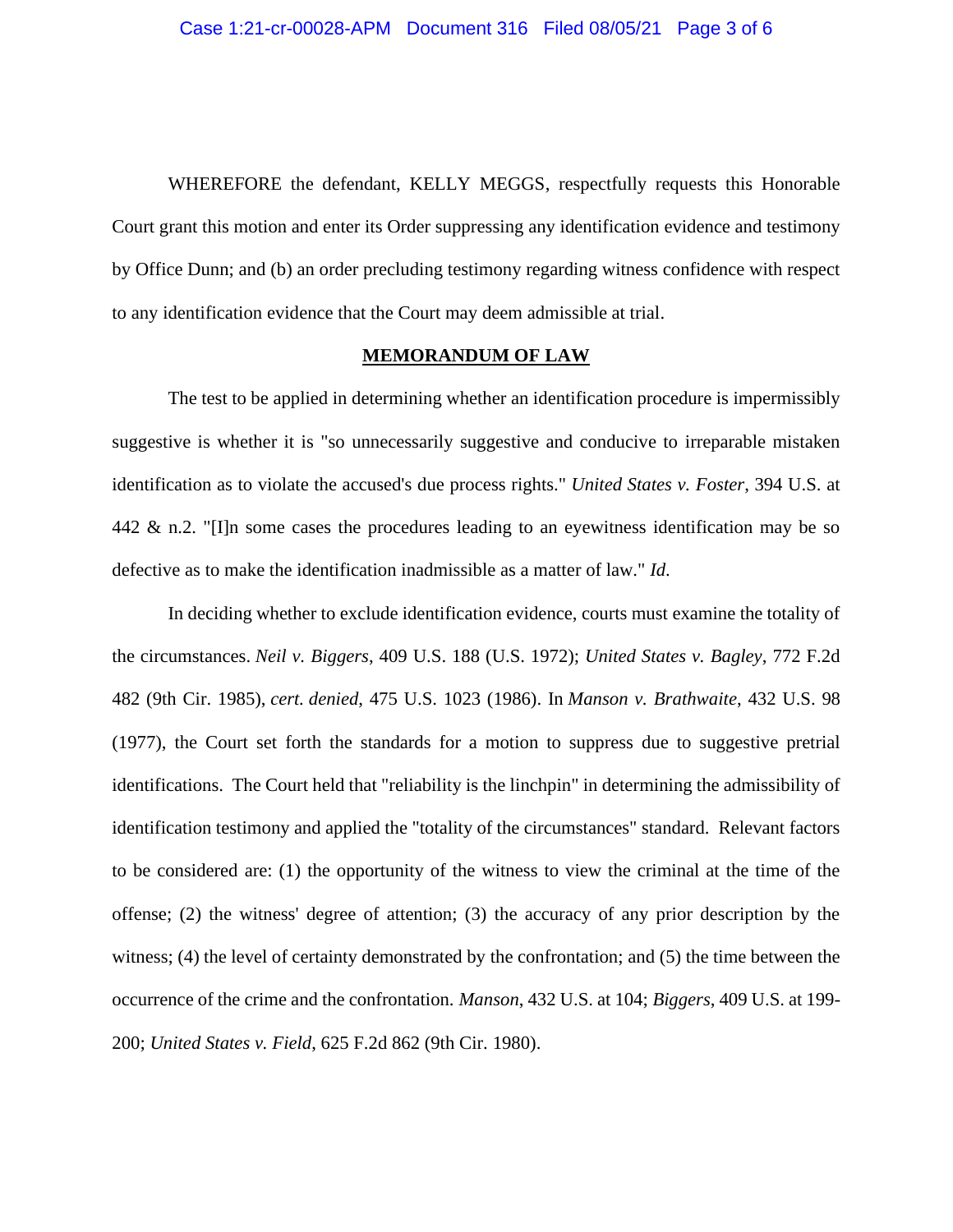From the time the Supreme Court recognized a due process right to exclude from evidence tainted eyewitness identifications, the Supreme Court has looked unfavorably on "show-up" procedures (procedures where the police show the witness a single suspect and ask whether or not the witness can identify the suspect as the perpetrator of the crime). In *Stovall v. Denno*, 388 U.S. 293 (1967), the first Supreme Court case regarding identification procedures, the Supreme Court acknowledged that the "practice of showing suspects singly to persons for the purpose of identification, and not as part of a lineup, has been widely condemned." *Id*. at 302.

Forty-five years later, in 2012, the Supreme Court affirmed that the police-arranged showup at issue in *Stovall* was "undeniably suggestive," but explained that the *Stovall* court had upheld the procedure under the due process clause because the procedure was necessary (noting that necessity was "crucial" to the *Stovall* decision). *Perry v. New Hampshire*, 132 S.Ct. 716, 181 L.Ed.2d 694 (2012). The Tenth Circuit Court of Appeals has also declared that "show-up identifications are less than ideal" and "should be employed only if compelled by extraordinary circumstances." *United States v. Natalini*, 42 F. App'x 122, 127 (10th Cir. 2002). In other words, show-up procedures are inherently suggestive and their use is improper unless the procedures are necessary under the circumstances. *See United States v. De Jesus-Rios*, 990 F.2d 672, 677 (1st Cir. 1993) (agreeing that in-person show-up procedure was impermissibly suggestive); *Mason v. United States*, 414 F.2d 1176, 1182 (D.C. Cir. 1969) (excluding pre-trial eyewitness identification because "[t]he showing of a single photograph is, like all identification procedures involving a single suspect, highly suggestive" and the procedure was "completely unnecessary"); *United States v. Thomas*, 981 F. Supp. 2d 229, 234 (S.D.N.Y. 2013) ("The Second Circuit has consistently condemned the exhibition of a single photograph as a suggestive practice, and where no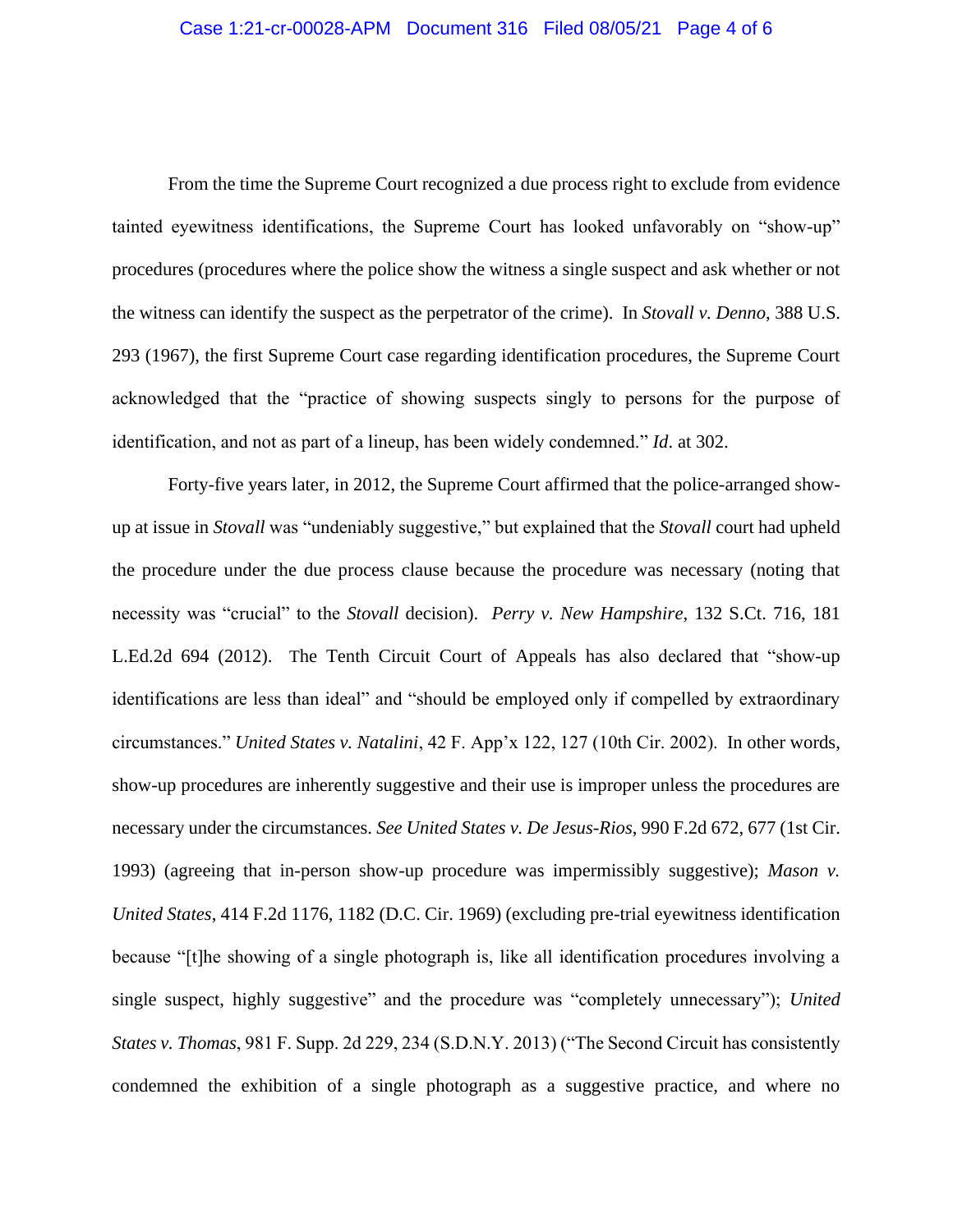## Case 1:21-cr-00028-APM Document 316 Filed 08/05/21 Page 5 of 6

extenuating circumstances justify the procedure, as an unnecessarily suggestive one."). The reason for this rule is sound: [T]he single photo or one-person show-up implies that the police have their man and suggests that the witness give assent. Suggestibility is one of the principal ways in which memory plays tricks and leads to improper identifications. *United States v. Brown*, 471 F.3d 802, 804 (7th Cir. 2006). Avoiding the use of show-up procedures, where feasible, minimizes the risks of misidentification that are associated with asking a victim or witness to accurately remember and identify a stranger, who was observed only briefly, during a traumatic crime. *Id*.

Here, any interaction between Mr. Meggs would have happened during a time frame of only a few minutes, at the most, and during a chaotic time of significant stress for Officer Dunn when Mr. Meggs would have been among a large crowd many of whom were similarly attired, wearing facemasks and headgear. Mr. Dunn's prior description of the person he later generically described as Meggs as simply being "a really tall guy" bears no resemblance whatsoever to the single and unduly suggestive booking photograph shown to him.

The facts here weight heavily in favor of precluding any identification testimony by Officer Dunn and an analysis of the facts at hand under the judicially required criteria amply demonstrates the reasons for this.

DATED this  $5<sup>th</sup>$  day of August, 2021.

#### RESPECTFULLY SUBMITTED,

 /s/ David Anthony Wilson DAVID ANTHONY WILSON 201 S.W. 2nd Street, Suite 101 Ocala, FL 34471 (352) 629-4466 david@dwilsonlaw.com Trial Attorney for Defendant D.C. Bar ID: FL0073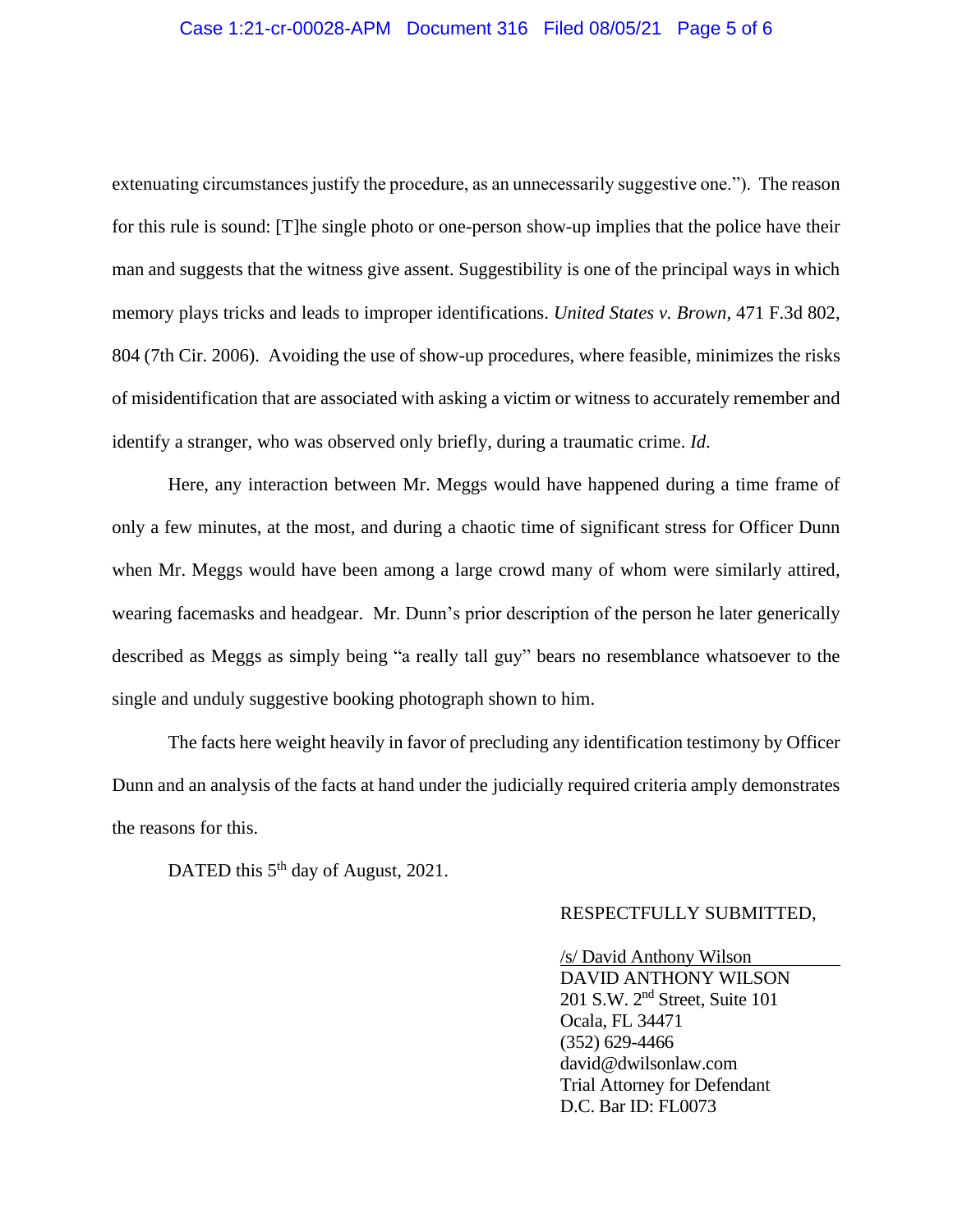# **CERTIFICATE OF SERVICE**

I HEREBY CERTIFY that on August  $5<sup>th</sup>$ , 2021, I electronically filed the foregoing with the Clerk of the Court by using the CM/ECF system, which will send a notice of electronic filing to the following: Office of the United States Attorney.

> /s/ David Anthony Wilson DAVID ANTHONY WILSON